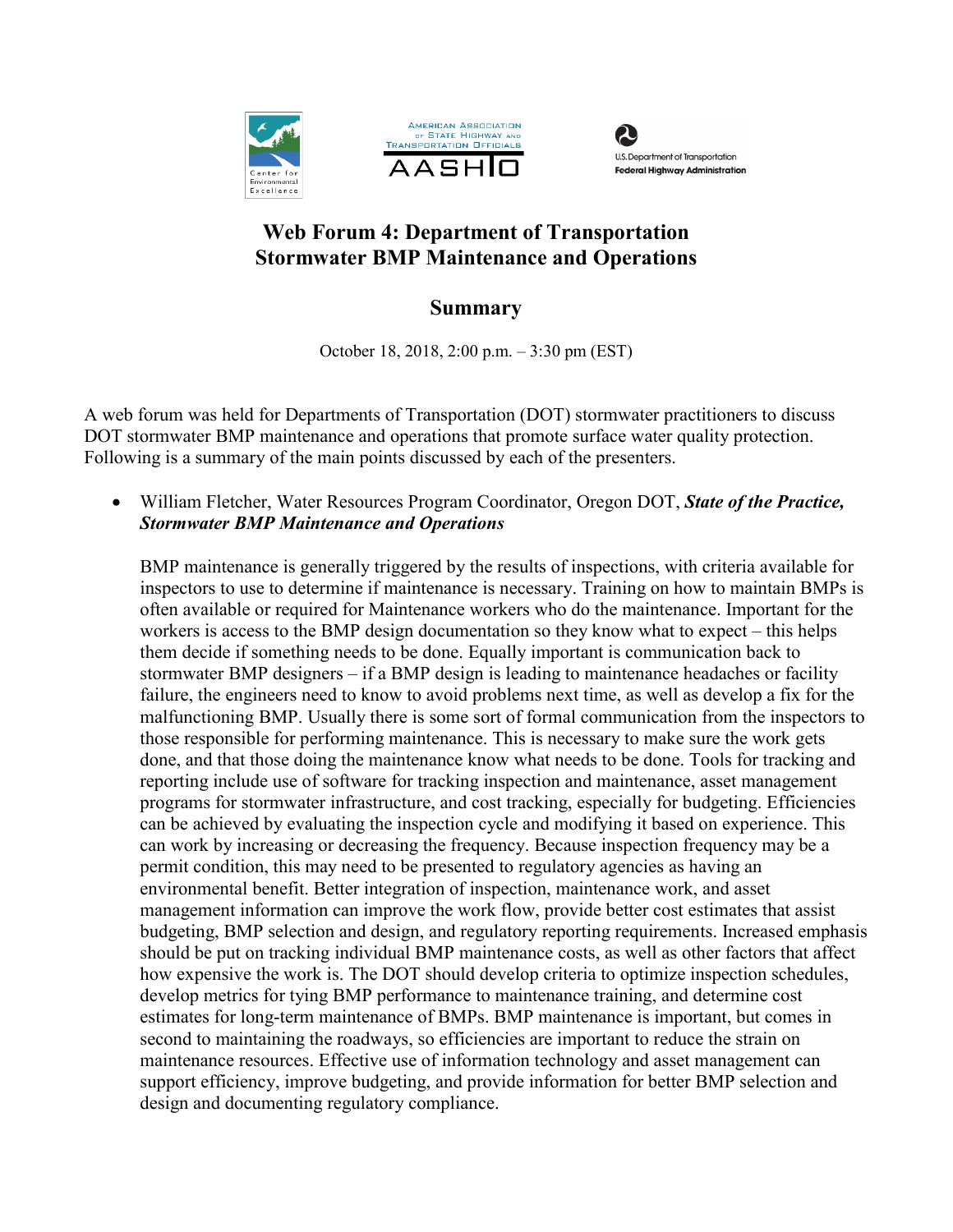### • Richard Heineman, Stormwater Section Manager, Pennsylvania DOT, *Pennsylvania DOT Stormwater Control Measure Maintenance*

PennDOT is responsible for maintaining all state-owned roads in the Commonwealth, adding up to about 40,000 miles, 17,000 of which are located in US Census Urbanized Areas, which is the portion that is regulated under PennDOT's Individual MS4 NPDES Permit. PennDOT is obligated to inspect, maintain and document related activities of Stormwater Control Measures (SCMs). In 2015, PennDOT began compiling SCM data from plans (e.g., PCSM, Construction, E&S) from ECMS (Engineering and Construction Management System) and other sources. This was determined to be the most efficient method to develop an initial inventory of existing SCMs. The initial inventory was then provided to the Engineering Districts to review, update, and finalize for all existing SCMs. New SCMs from future projects are added to the inventory as they are constructed. Compiling the SCM data during the design phase of a project was determined most efficient. Maintenance-IQ is a web browser-based GIS application used for planning and tracking PennDOT maintenance activities across the state. The user can click on the SCM and pull up everything we know about it, including past inspection reports and maintenance items. As of the Spring of 2018, the current count of stormwater control measures that are owned and operated by PennDOT is a little over 2,200, with more coming in the next several years. PennDOT has two types of inspections, which have different purposes and levels of effort, under the newly developed maintenance program. Visual screening inspections (VSIs) are used to identify common problems. Inspections are documented using a 1-page "smart" form, including a photo log, that can be filled out on a mobile device. A condition assessment inspection (CAI) is more hands-on and can involve probing and sampling. Regular maintenance is an essential part of preserving the stormwater management functions of an SCM. Poorly maintained SCMs often function less efficiently and may cause more problems than they were intended to resolve. A quality maintenance program includes routine, preventative maintenance and timely corrective maintenance. Preventative maintenance involves routine tasks help prevent problems, maintain the intended operation and safe condition of an SCM, and can be put on a regular schedule. Corrective maintenance tasks are completed on an as-needed basis. The tasks needed are more extensive and invasive to correct a problem and restore an SCM's intended operation. Factors such as surrounding land uses, contributing drainage area, and visibility can affect these typical frequencies. The SCM information in Maintenance-IQ will note when the maintenance needs of an individual SCM deviates from the standard recommended frequencies. Many facilities will need rehabilitation due to lack of upkeep and a formal SCM operation and maintenance. Bioretention has relatively few problems, which may be attributable to design parameters (shallow ponding depths, native plants, and small drainage areas). Ponding issues are prevalent in basins designed to dry cycle. Standing water leads to other problems in SCMs. Infiltration SCM problems are all related to poor dewatering, which could be traced to both design and construction. In-depth condition assessments are needed to determine cause of ponding issues (e.g., design, construction, lack of maintenance) in SCMs designed to dry cycle. Training for construction inspectors is needed to ensure critical stages of SCM construction are observed. Department representatives perform QA/QC of as-built stormwater plan. Design and construction guidelines for infiltration SCMs must be improved. Coordination between Design, Construction, and Maintenance on SCM selection and implementation must be facilitated.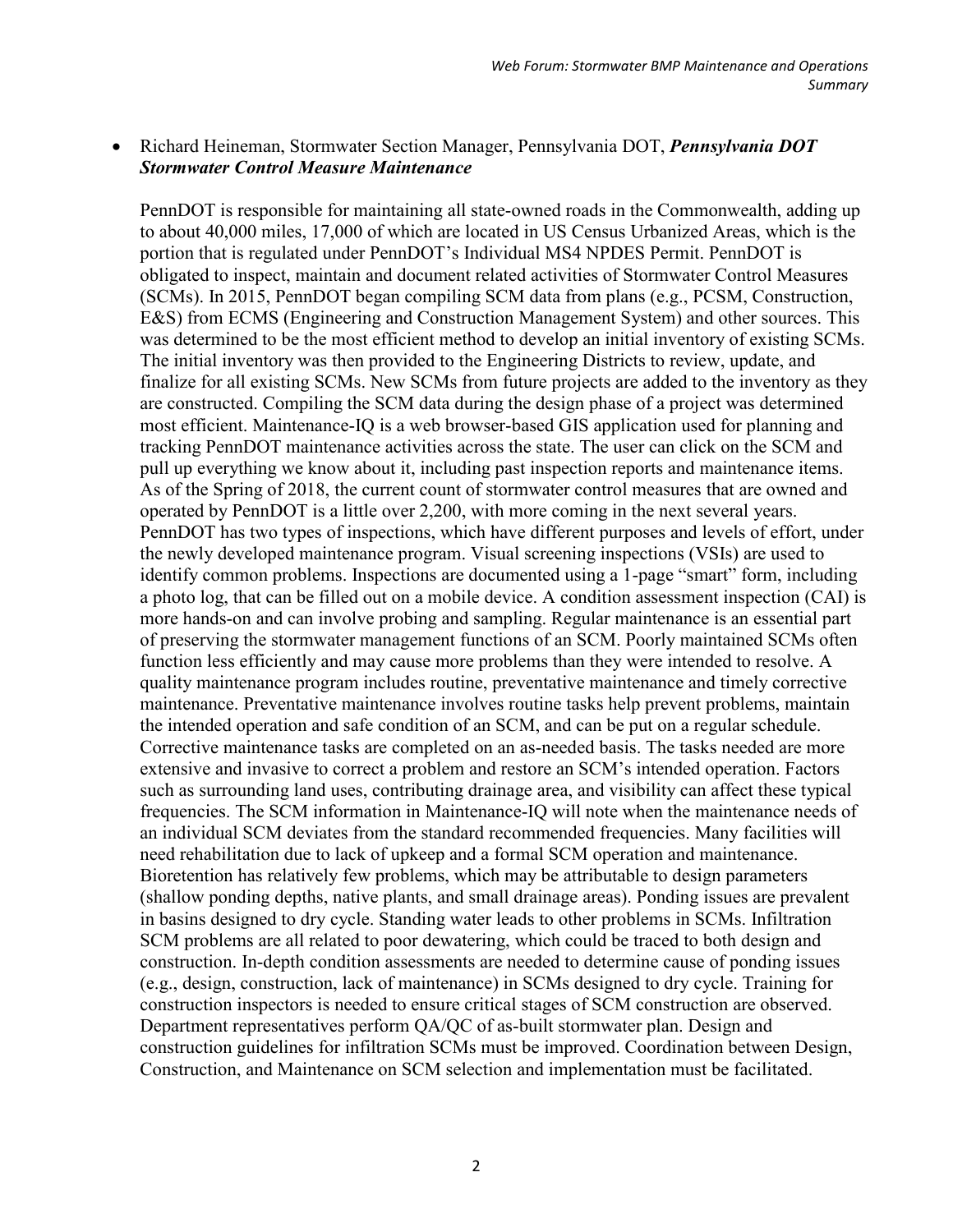### • Andrew McDaniel, Manager, Highway Stormwater Program, North Carolina DOT, *North Carolina DOT's BMP Inspection and Maintenance Program: Past, Present, and Future*

NPDES permit requirements include maintaining a BMP inspection and maintenance manual, implementing a BMP inspection and maintenance program, and evaluating inspection and maintenance needs for new BMP types, and annual training. A 2006 BMP inventory survey of division and central office design staff revealed about 410 BMPs. We have a BMP inspection and maintenance manual with 15 chapters, inspection checklists, and BMP naming conventions. There are five level of service (LOS):  $A$  – no maintenance needs,  $B$  – minor maintenance needs  $C$  – moderate maintenance needs,  $D$  – major maintenance needs, and  $F$  – BMP not functional. North Carolina DOT also has the Stormwater Control Management System (SCMS), which is an authenticated web-based application. There are about 1,900 BMPs in the SCMS database. SCMS stores both inspection and maintenance data for individual BMPs. Present accomplishments and challenges include inspection and maintenance optimization (preformed scour holes, swales, and dry detention basins); training and recordkeeping; and inspection and maintenance manual upkeep. Regarding inspection and maintenance optimization for preformed scour holes, swales, and dry detention basins, the following factors have been observed. Preformed scour holes are difficult to access and often located at the bottom of a fill slope. The solution is proper siting and construction, and optimized inspection and maintenance frequency. It is resource intensive to inspect swale conditions due to the considerable number of swales across the state, and not all swales sited are within the routine roadside mowing pattern. The goal for swales is to develop an optimized inspection and maintenance policy and siting guidance to take advantage of routine roadside mowing. Dry detention basins are currently being researched by North Carolina State University. Regular vegetation management is required but not typically performed by routine roadside mowing operations. The goal is to develop an optimized inspection and maintenance policy for dry detention basins. Future goals and challenges include improving cost tracking; piloting an inspection and maintenance outsourcing model for inspections initially and maintenance ultimately; and increasing training options by leveraging university inspection and maintenance certification programs and on-demand video training.

• Kiona Leah, P.E., Drainage and SWM Assets Manager, Maryland DOT State Highway Administration (SHA), *Managing Maryland's Stormwater – One Road at a Time: An Overview of the Maryland DOT State Highway Administration Drainage and Stormwater Assets Management Program*

As of June 30, 2018, Maryland DOT SHA manages nearly 8,500 permanent stormwater management facilities and ESD practices; nearly 168,500 hydraulic structures; and over 141,000 conveyance features (over 9 million linear feet) statewide. The Maryland DOT SHA program operation includes a) planning, inspections and inventory, performance rating, and data management; b) engineering remediation rating, work order generation, and retrofit design; c) construction area wide contracts, bid -build contracts, design build contracts, memorandums of understanding (MOUs), and immediate response; d) operations, minor maintenance, and routine maintenance procedures; and e) future focus, business process improvements, and additional program support. Program planning includes inspections and inventory that are triennial in NPDES counties, occur regularly in all others, and consist of evolving technology and efficiency. Program planning includes BMP inspections and inventory. There are 33 inspection parameters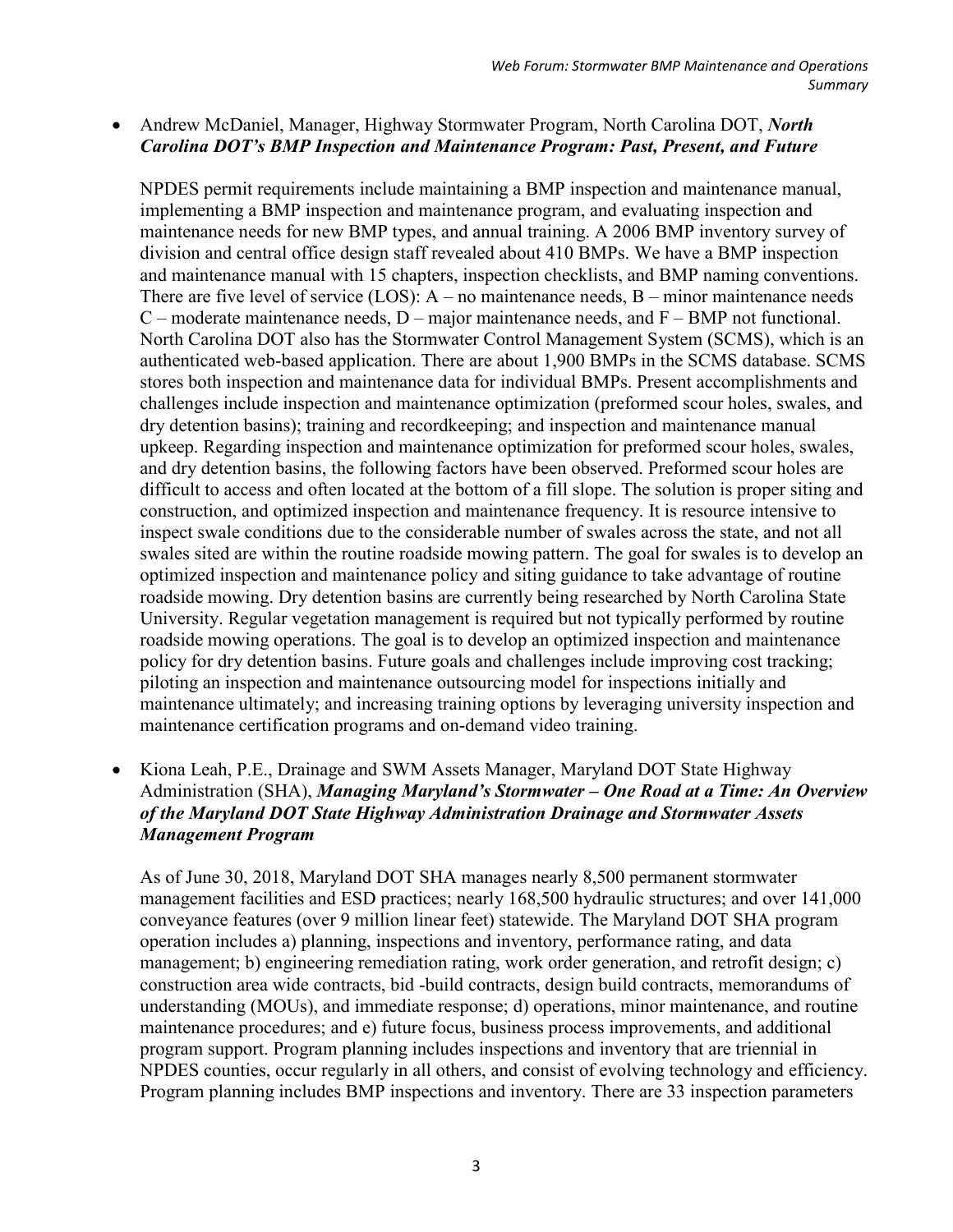for triennial inspections and inventories. Performance ratings include "A" – No Issues – The SWM facility is functioning as designed with no adverse conditions identified; "B" – Minor Problems – The SWM facility is functioning as designed but minor issues are observed that may worsen to the next rating level if not repaired; "C" – Moderate Problems – The SWM facility is functioning as designed but efficiency, performance, and function are at risk; "D" – Major Problems – The SWM facility no longer functions as designed, and efficiency has been compromised; and "E" – Severe Problems – The SWM facility no longer functions as designed and efficiency as well as several critical parameters have been significantly compromised. Data management is performed using an extensive and complex SQL database that is viewed primarily through Esri tools, both internal and external. Collector and Survey 1-2-3 are used for inventory and inspections, including SWM facilities, video pipe inspection, and outfall inspection. ArcGIS Online tools often create the interface from field tools to office planning tools. Enterprise geographic information system (eGIS) is used for internal operations and to interface with data. For program engineering, a remediation (action) rating system is used: I – No Action– schedule for annual maintenance in next cycle; II – Routine Maintenance – attention needed to sustain BMP performance- vegetation management, mowing, trash removal, minor sediment removal, wildlife control (beaver issues); III – Remediation Work Order – is needed to return the site to original functionality within the existing footprint of the facility. Structural defects include excess brush and trees, excess sediment dredging, infiltration media replacement, outfall failure or blockage. Historically also slope erosion, structural damage; and IV – Retrofit/Enhancement Design – is required on-site or at another location, since BMP cannot be returned to its original functionality by maintenance or remediation activities; typically, BMP type is changed and functionality upgraded to meet current standards. Work orders are generated via traditional reporting methods as prescribed for traditional permit requirements. About 100 facilities are maintained annually. Work order generation is done through the Maryland Department of Environment (MDE) environmental permitting and the MDE pilot program. Retrofit design consists of DBOM (design/build/operations and maintenance contracts). TMDLs have been added to the retrofit list, and contractor feedback indicates this is easier for them. Program construction consists of area wide contracts, bid build contracts, design build contracts, memorandum of understanding (MOU), and immediate response. Program operations entail coordination with other offices, minor and routine maintenance, and manual development.

After the presentations, the panelists addressed the questions submitted by the attendees.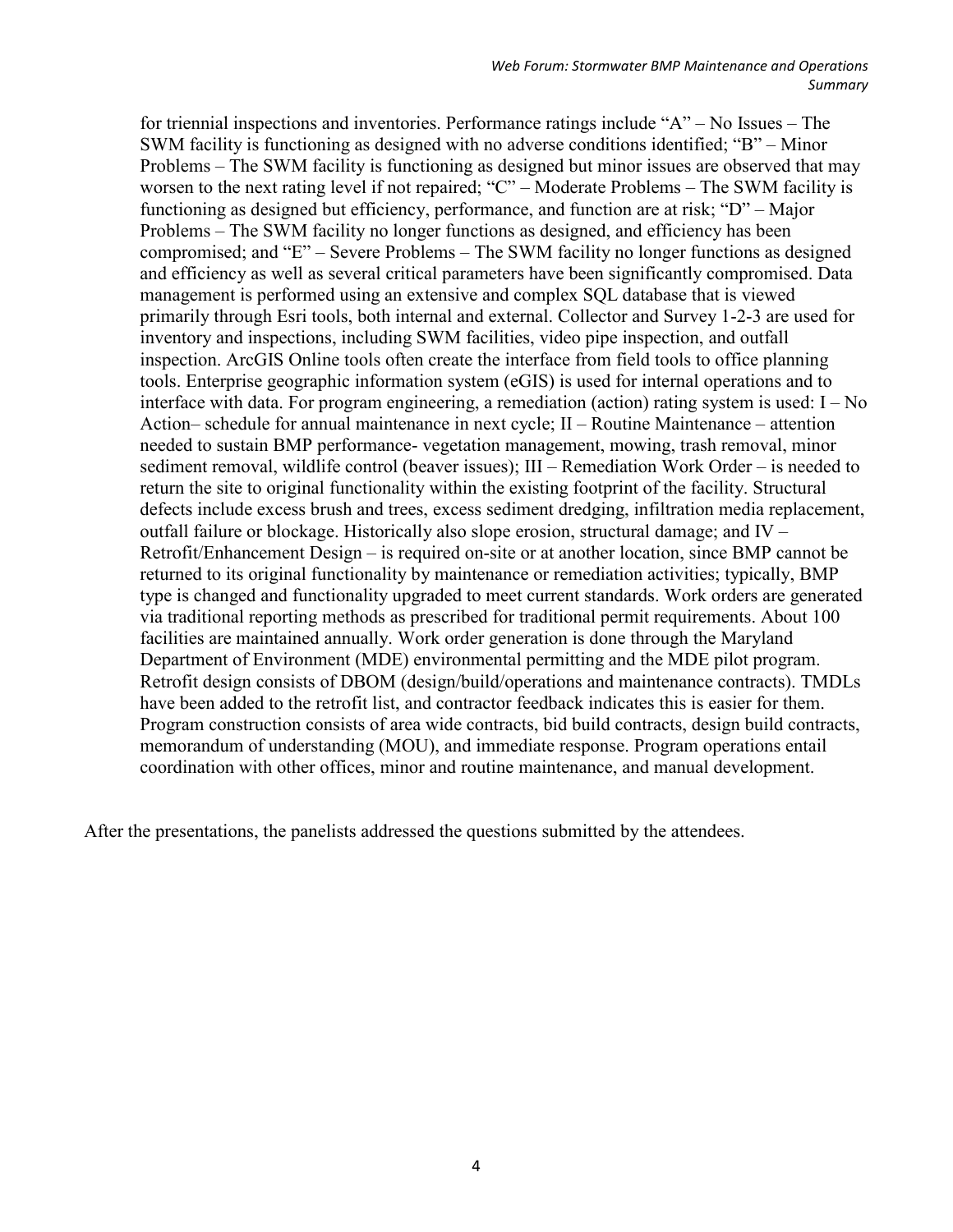|     | <b>First</b>   | Last           | <b>Agency/Company</b>       | E-mail                          |
|-----|----------------|----------------|-----------------------------|---------------------------------|
|     | <b>Name</b>    | <b>Name</b>    |                             |                                 |
| 1.  | Jenni          | Woodworth      | A.D. Marble                 | jwoodworth@admarble.com         |
| 2.  | Eric           | Kopinski       | <b>AASHTO</b>               | ekopinski@aashto.org            |
| 3.  | Melissa        | Savage         | <b>AASHTO</b>               | $msavage(a)$ aashto.org         |
| 4.  | Eileen         | Dunn           | Arizona DOT                 | edunn@azdot.gov                 |
| 5.  | David          | Mack           | Arizona DOT                 | dmack@azdot.gov                 |
| 6.  | Michael        | Schmidt        | California DOT              | michael.schmidt@dot.ca.gov      |
| 7.  | Con            | Kontaxis       | California DOT              | constantine.kontaxis@dot.ca.gov |
| 8.  | <b>Bridger</b> | Morrison       | City of Chubbuck            | bmorrison@cityofchubbuck.us     |
| 9.  | Francesca      | Maier          | Fair Cape Consulting LLC    | ches@consultfaircape.com        |
| 10. | Jeffery        | Lewis          | FHWA916599                  | jeff.lewis@dot.gov              |
| 11. | Fred           | Noble          | Florida DOT                 | fred.noble@dot.state.fl.us      |
| 12. | Carlton        | Spirio         | Florida DOT                 | carlton.spirio@dot.state.fl.us  |
| 13. | Dawn           | Perkins        | <b>FWHA</b>                 | dawn.perkins@dot.gov            |
| 14. | Wendy          | Terlizzi       | Idaho DOT                   | wendy.terlizzi@itd.idaho.gov    |
| 15. | Chuck          | Heisler        | Idaho DOT                   | chuck.heisler@itd.idaho.gov     |
| 16. | Alissa         | Salmore        | Idaho DOT                   | alissa.salmore@itd.idaho.gov    |
| 17. | <b>Bill</b>    | Frost          | <b>KCI</b> Technologies     | bill.frost@kci.com              |
| 18. | Randy          | Cole           | <b>KCI</b> Technologies     | randy.cole@kci.com              |
| 19. | Phil           | Potter         | Kennedy/Jenks Consultants   | philpotter@kennedyjenks.com     |
| 20. | Tyler          | Bazan          | Maryland DOT SHA            | tbazan@sha.state.md.us          |
| 21. | Alicia         | <b>Brandys</b> | Maryland DOT SHA            | abrandys@sha.state.md.us        |
| 22. | Garvin         | Guide          | Maryland DOT SHA            | gguide@sha.state.md.us          |
| 23. | Kiona          | Leah           | Maryland DOT SHA            | kleah@sha.state.md.us           |
| 24. | Franklin       | Miller         | Maryland DOT SHA            | hmiller3@sha.state.md.us        |
| 25. | Cornelius      | <b>Barmer</b>  | Maryland DOT SHA            | cbarmer@sha.state.md.us         |
| 26. | Nafiseh        | Bozorgi        | Maryland DOT SHA            | nbozorgi@sha.state.md.us        |
| 27. | Frank          | <b>Brown</b>   | Maryland DOT SHA            | fbrown1@sha.state.md.us         |
| 28. | Samuel         | Kane           | Maryland DOT SHA            | skanel@sha.state.md.us          |
| 29. | Henry          | Barbaro        | Massachusetts DOT           | henry.barbaro@state.ma.us       |
| 30. | Gyujong        | Yoo            | Massachusetts DOT           | $g$ yujong.yoo@state.ma.us      |
| 31. | Scott          | McGowen        | Michael Baker International | scott.mcgowen@mbakerintl.com    |
| 32. | Nick           | Tiedeken       | Minnesota DOT               | nick.tiedeken@state.mn.us       |
| 33. | John           | Taylor         | Mississippi DOT             | jtaylor@mdot.ms.gov             |
| 34. | Melissa        | Scheperle      | Missouri DOT                | melissa.scheperle@modot.mo.gov  |
| 35. | Ronald         | Poe            | Nebraska DOT                | ronald.poe@nebraska.gov         |
| 36. | Ann            | Scholz         | New Hampshire DOT           | ann.scholz@dot.nh.gov           |
| 37. | Amanda         | Barber         | New York State DOT          | amanda.barber@dot.ny.gov        |
| 38. | Ellen          | Kubek          | New York State DOT          | ellen.kubek@dot.ny.gov          |
| 39. | Andrew         | McDaniel       | North Carolina DOT          | ahmcdaniel@ncdot.gov            |
| 40. | S.             | Giannantonio   | NTM Engineering, Inc.       | sgiannantonio@ntmeng.com        |

## **List of Attendees**